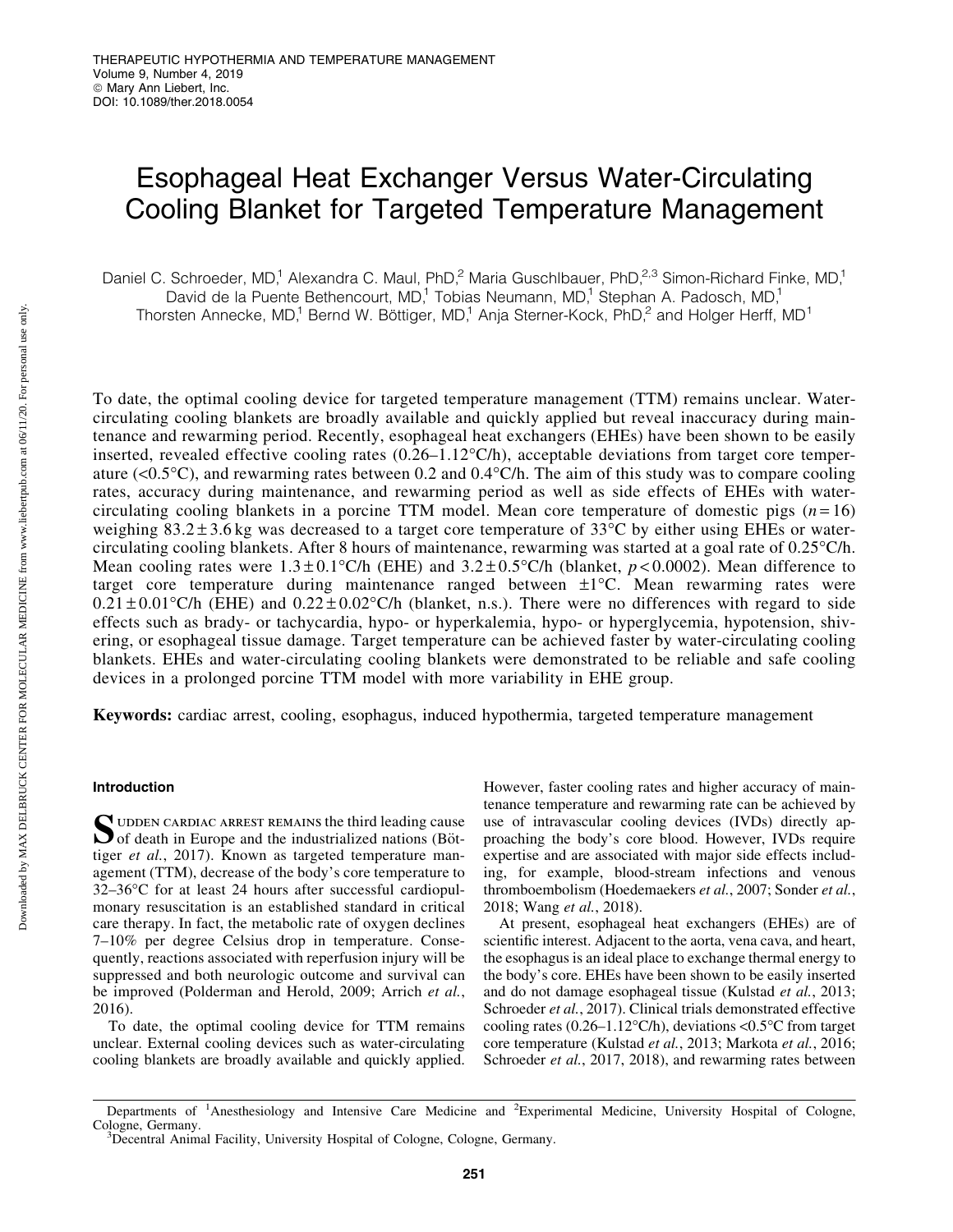0.2°C/h and 0.4°C/h (Kulstad *et al.*, 2013; Goury *et al.*, 2017). To set the performance of EHEs in the context of commonly used cooling methods, the aim of this study was to compare EHEs with water-circulating cooling blankets in a porcine TTM model. The main study endpoints were cooling rates to a target core temperature of 33°C, deviations from target core temperatures during the 8-hour maintenance period, and compliance to intended rewarming rates of 0.25°C/h. Esophageal tissue damage or other potential side effects were also examined in this prolonged experimental TTM protocol.

## Materials and Methods

## Animal experiments

The study was permitted by the local animal care committee and governmental authorities (Landesamt für Natur-, Umweltund Verbraucherschutz NRW; 84-02.04.2014.A157). The measures were in accordance with the German Federal Laws for Animal Protection and supervised by a veterinarian. The involved employees were qualified to guarantee adequate animal care and use. The study protocol and the present article comply with the Animals in Research: Reporting of In Vivo Experiments guidelines (Kilkenny *et al.*, 2010).

Sixteen healthy, domestic adult pigs (Landrace  $\times$  Pietrain) weighing  $83.2 \pm 3.6$  kg were used in this study. At least 10 days before conducting the experiments, animals were delivered to the facility, where they were kept in groups. Ambient temperatures were set to  $20^{\circ}$ C on a 12/12-hour light/dark cycle, and straw-bedded pens  $(9.3 \text{ m}^2)$  were provided. Animals had *ad libitum* access to water and were fed twice a day with adequate nutrition.

#### Perioperative management and anesthesia

The night before the experiment, animals were fasted and isolated but maintained visual contact to the remaining group. After premedication with an intramuscular (i.m.) injection of azaperone (2 mg/kg; Stresnil; Janssen, Neuss, Germany), ketamine (20 mg/kg; Ketavet 100; Pfizer, Berlin, Germany), and atropine (0.02 mg/kg; Braun, Melsungen, Germany), pigs were taken to the surgery room and received an intravenous (i.v.) catheter (Vasovet; Braun) in the lateral auricular vein. Animals were preoxygenated with 100% oxygen using a facial mask. Placed in a supine position, anesthesia was induced with propofol (2 mg/kg; Fresenius Kabi, Bad Homburg, Germany), and a 6.0 mm endotracheal tube (Teleflex Medical, Kernen, Germany) was inserted in the trachea by use of a 27 cm laryngoscope (Karl Storz, Tuttlingen, Germany). Pigs were ventilated with a tidal volume of 6 mL/kg at 14 breaths/min (Fabius GS; Dräger, Lübeck, Germany) using a pressure-controlled mode (30% oxygen). To maintain normocapnia (partial pressure of carbon dioxide,  $40 \pm 5$  mmHg), ventilation was adapted over time. After induction of anesthesia, animals received enrofloxacin (2.5 mg/kg i.m.; Baytril; Bayer, Leverkusen, Germany).

A standard lead II electrocardiogram was applied to monitor cardiac rhythm (Philips Medizinsysteme, Böblingen, Germany). To maintain anesthesia, propofol [5–7 mg/ (kg·h)], midazolam [1.2 mg/(kg·h); Rotexmedica, Trittau, Germany], and fentanyl  $[12-15 \mu g/(kg \cdot h)]$ ; Fentanyl; Rotexmedica] were continuously applied. Lactated Ringer's solution (Fresenius Kabi) at a rate of  $5-10$  mL/(kg $\cdot$ h) served as carrier and covered basic fluid requirement (Pehböck et al., 2015). In case of indications of reduced depth of anesthesia (hypertension, increased interdigital reflex, spontaneous breathing, and tachycardia), an additional bolus of propofol  $(0.5-1 \text{ mg/kg})$ , midazolam  $(0.02-0.03 \text{ mg/kg})$ , or fentanyl  $(1.0-1.25 \mu g/kg)$  was administered. In case of shivering, a bolus of rocuronium (0.5 mg/kg) was intended to be administered by the study protocol. Glucose (250 mL Glucosteril 5%; Fresenius Kabi) was applied if arterial blood glucose levels dropped below 3.5 mmol/L. Norepinephrine  $[0.1 \mu g/(kg \cdot min)$  i.v.; Arterenol; Sanofi-Aventis, Frankfurt am Main, Germany] was administered if mean arterial blood pressure decreased to <50 mmHg.

#### Surgical preparations

During surgical preparation, animals were warmed using air-circulating blankets (Bairhugger; 3M Deutschland GmbH, Neuss, Germany) to maintain a physiological core temperature (38.5–39.5°C). The femoral artery was surgically exposed and a 6 F saline filled catheter (Arterial Leadercath; Vygon, Ecouen, France) was advanced for continuous blood pressure measurement (Philips M1097A; Philips Medizinsysteme) and collection of blood samples. The femoral vein was surgically exposed and a 7 F catheter (Arrow International, Reading, PA) was advanced for continuous drug application. In addition, the internal jugular vein was exposed and a 5F saline filled catheter (Arrow International) was placed to measure the jugular blood temperature that highly reflects core temperature (Polderman and Herold, 2009). A 12F catheter (Balloon Catheter; Teleflex Medical) was inserted into the bladder through suprapubic access to drain urine. Blood gas values were assessed regularly (ABLFlex800; Radiometer, Willich, Germany).

#### Cooling systems

After completion of surgical preparations, animals were randomized to an EHE or blanket group  $(n=8)$ . Subsequently, the catheter recording the jugular temperature was connected to a cooling device (HICO Variotherm 555; Hirtz & Co KG, Cologne, Germany).

In the EHE group, an uninflated manufactured EHE was blindly inserted into the esophagus. Design, composition, and safety of the EHE were evaluated in previous studies by our group (Schroeder *et al.*, 2017, 2018). In brief, the EHE consisted of medical silicone 600 mm in length with a diameter of 11 mm. Within the tube, a forward and return flow supplied water from the cooling device and back, respectively. A third tube provided gastric suctioning. In the blanket group, two water-circulating cooling blankets (Hirtz & Co KG) were applied below ( $\varnothing$  120×70 cm) and above ( $\varnothing$  $50 \times 30$  cm) the pig. Both EHEs and water-circulating cooling blankets were perfused with purified water. Using a closedloop feedback system, the cooling device continuously registered core temperatures and adjusted the temperature of purified water to the requirements of the study protocol. Purified water was cooled to a minimum of  $3^{\circ}$ C and a maximum of 41°C, which was considered to be safe previously (Laptook *et al.*, 2014; Schroeder *et al.*, 2018).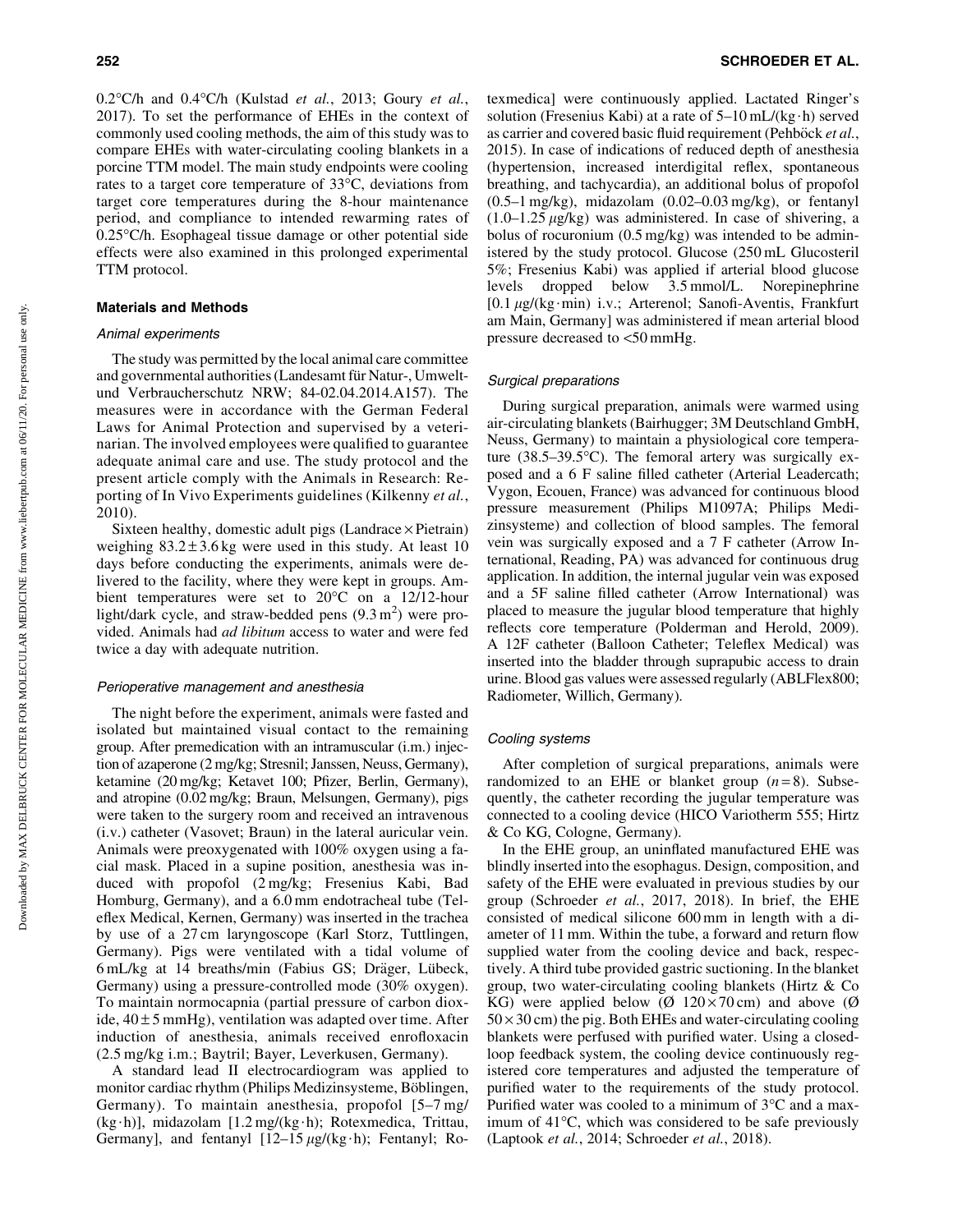#### Experimental study protocol

Ambient temperatures were measured by use of a Pt100 resistance thermometer (e.g., P-M-A-6-100-0-TS-2; Omega Engineering GmbH, Deckenpfronn, Germany), which was placed in the surgery room. All temperatures were recorded continuously (Labview; National Instruments Germany, Munich, Germany). Hemodynamic and ventilation parameters were recorded in 15-minute intervals.

Before initiation of baseline measurements, air-circulating blankets were removed. Animals were cooled to a target core temperature of 33°C as fast as possible, which was maintained for 8 hours before initiation of rewarming with an intended rate of 0.25°C/h. At the end of the experiment, pigs were killed using an overdose of pentobarbital (80 mg/kg; Pentobarbital-Natrium; CP Pharma, Burgdorf, Germany) without regaining consciousness. Esophagi were resected and divided into four segments: laryngeal, cranial, medial, and caudal segment.

### Histopathology

Esophagi of animals of both groups  $(n=8$  per group) were compared with the animals in the blanket group serving as control. Immediately after harvesting, esophageal tissue segments were fixed in 4% formalin for 24 hours and subsequently embedded in paraffin. Laryngeal, cranial, medial, and caudal esophageal segments were cut into slices of 2–  $3 \mu$ m thickness. Afterward, slices were stained with hematoxylin and eosin on a glass slide. One slide of each segment was examined under light microscopy in  $4 \times$  and  $20 \times$  magnification (Olympus BX40; Olympus Deutschland GmbH, Hamburg, Germany). An animal pathologist blinded to the experimental setting assessed esophageal tissue damage according to a modified scoring protocol previously described (Lequerica *et al.*, 2009; Schroeder *et al.*, 2018). In brief, a numerical score for the following histological characteristics was assessed: epithelial hyperplasia, epithelial damage, edema (transmural), hyperemia, reactive submucosal glands, intraepithelial inflammation, and submucosal inflammation. Each location received a numerical score: 0 points: no specific findings, 1 point: focal tissue alteration, and 2 points: multifocal tissue alterations. Intraepithelial and submucosal inflammation received 0 points for no specific findings, 1 point if <5 mononuclear inflammatory cells per field were found and 2 points if >5 mononuclear inflammatory cells per field were found. The sum was calculated for each slice. Sum scores from 0 to 4 represented mild, 5–8 moderate, and >9 severe esophageal tissue damage (Schroeder *et al.*, 2018).

#### Statistical analysis

All data were collected using Microsoft Excel 2010 (Microsoft Corporation, Redmond, WA). Calculations, statistical analysis, and graphing were performed with Graph-Pad Prism Version 8.0.0 (GraphPad Software, San Diego, CA). All data were expressed as mean  $\pm$  standard deviation (SD) if not stated otherwise. Esophageal damage score is ordinally scaled and was therefore described as median (lower quartile; upper quartile). Because of the small sample size, group differences were tested by the nonparametric Mann–Whitney *U*-test. Repeatedly measured variables were tested using two-way analysis of variance and *post hoc* Holm–Sídák tests. A value of  $p < 0.05$  was considered statistically significant.

# **Results**

### Body weight and temperature profiles

Mean body weights were  $82.2 \pm 3.7$  kg (EHE) and  $84.4 \pm$ 3.8 kg (blanket, n.s.). Mean ambient temperatures during cooling period were  $21.8 \pm 0.6^{\circ}$ C (EHE) and  $22.1 \pm 0.9^{\circ}$ C (blanket, n.s.). Mean ambient temperatures during maintenance were  $21.7 \pm 0.8$ °C (EHE) and  $21.8 \pm 0.7$ °C (blanket, n.s.). Mean ambient temperatures during rewarming period were  $21.7 \pm 0.6^{\circ}$ C (EHE) and  $22.1 \pm 0.7^{\circ}$ C (blanket, n.s.). Mean entire time of placement of the cooling devices were  $1130 \pm 36$  minutes (EHE) and  $1181 \pm 17.6$  minutes (blanket,  $p = 0.0002$ ). At initiation of cooling, mean core temperatures were  $38.4 \pm 0.2^{\circ}$ C (EHE) and  $38.3 \pm 0.2^{\circ}$ C (blanket, n.s.). Mean cooling rates were  $1.3 \pm 0.1$ °C/h (EHE) and  $3.2 \pm$ 0.5°C/h (blanket,  $p < 0.0002$ ; Fig. 1). Mean difference to target core temperatures during maintenance ranged between  $\pm 1^{\circ}$ C (Polderman and Herold, 2009) (Fig. 2). Mean rewarming rates were  $0.21 \pm 0.01$  °C/h (EHE) and  $0.22 \pm$ 0.02°C/h (blanket, n.s.; Fig. 1).

### Hemodynamic and electrolytes

Mean heart rate and mean arterial blood pressure were not significantly different between the groups during the entire TTM protocol (Supplementary Figs. S1 and S2). Mean  $\pm$  SD throughout the whole experimentation for sodium were  $141.1 \pm 1.9$  mmol/L (EHE) and  $140.3 \pm 1.6$  mmol/L (blanket, n.s.; Supplementary Fig. S3). Chloride levels were  $112.3 \pm$ 4.9 mmol/L (EHE) and  $109.9 \pm 4.3$  mmol/L (blanket, n.s.; Supplementary Fig. S4). Potassium levels were  $4.3 \pm$ 0.2 mmol/L (EHE) and  $4.3 \pm 0.2$  mmol/L (blanket, n.s.; Supplementary Fig. S5). Calcium levels were  $1.43 \pm 0.05$  mmol/L (EHE) and  $1.41 \pm 0.03$  mmol/L (blanket, n.s.; Supplementary Fig. S6). pHs were  $7.40 \pm 0.04$  (EHE) and  $7.41 \pm 0.03$  (blanket, n.s.; Supplementary Fig. S7). Base excesses were  $0.45 \pm$ 2.49 mmol/L (EHE) and  $1.7 \pm 2.06$  mmol/L (blanket, n.s.; Supplementary Fig. S8). Hematocrit levels were  $23.1 \pm 0.9\%$ (EHE) and  $23.2 \pm 0.8\%$  (blanket, n.s.; Supplementary Fig. S9). Blood glucose levels were  $4.0 \pm 0.1$  mmol/L (EHE) and  $4.2 \pm 0.2$  mmol/L (blanket, n.s.; Supplementary Fig. S10).

#### Side effects

Shivering was not detected in any group during the entire TTM protocol. Thus, muscle relaxation using rocuronium could be avoided in all animals. There were no clinically relevant differences in brady- or tachycardia, hypo- or hyperkalemia, hypo- or hyperglycemia, hypotension, or overcooling.

#### Histopathology

We did not detect relevant esophageal tissue damage (Fig. 3). Median damage scores were 6 [3; 6] (EHE) and 5 [3.25; 5.75] (blanket, n.s.) for laryngeal esophageal segments, 3 [2; 3] (EHE) and 4 [3; 5] (blanket, n.s.) for upper esophageal segments, 2.5 [1.25; 3.75] (EHE) and 3 [1.25; 4] (blanket, n.s.) for medial esophageal segments, and 2 [1; 3]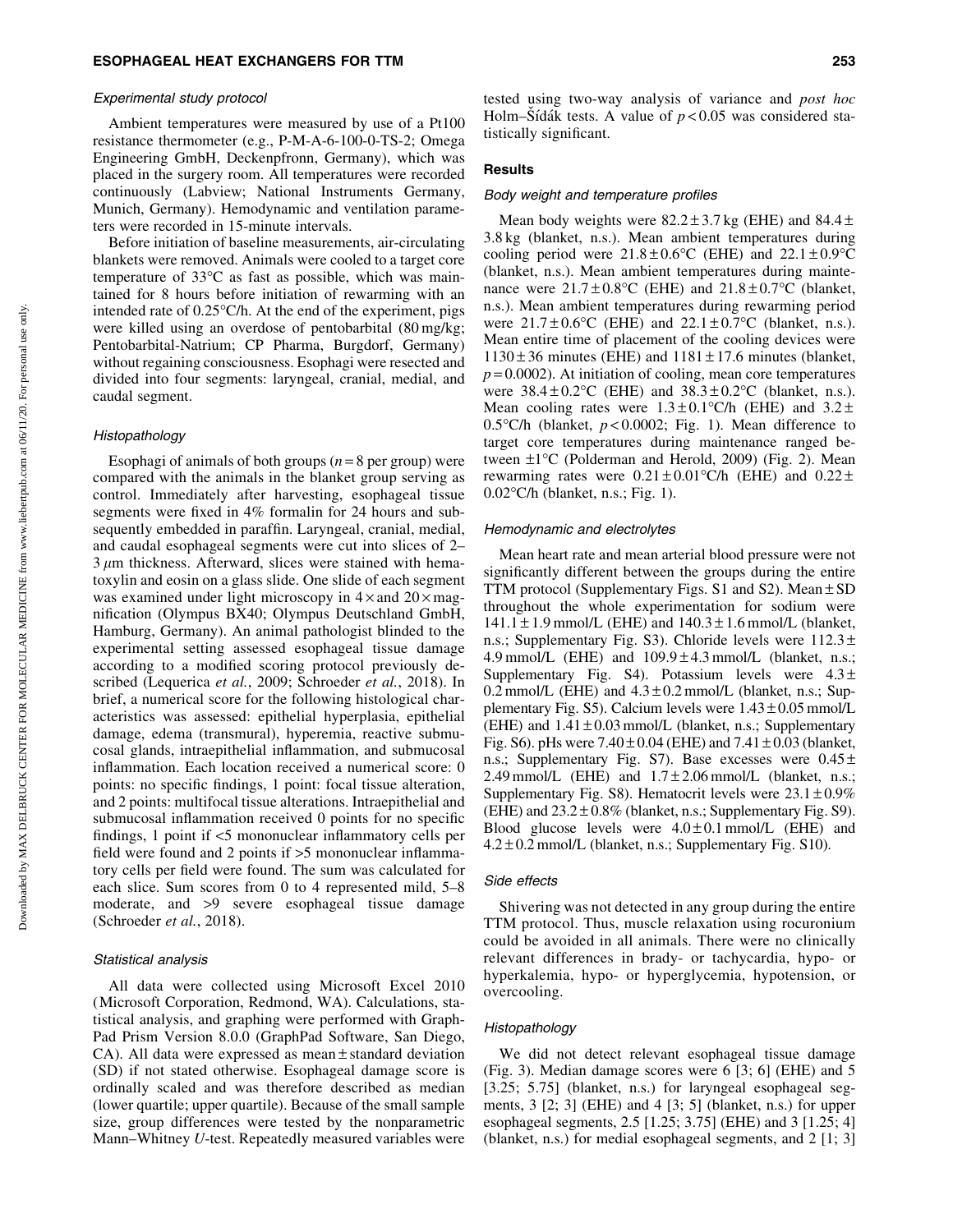

**FIG. 1.** Temperature profile. Median  $\pm$  IQR of core temperature in  $\degree$ C during the entire targeted temperature management protocol. EHEs, esophageal heat exchangers; IQR, interquartile range.

(EHE) and 1 [1; 2.5] (blanket, n.s.) for lower esophageal segments. Occasional mild mononuclear acute inflammatory transepithelial infiltrates were found in laryngeal esophageal segments in both groups but not in other tissue segments.



FIG. 2. Variability of core temperature during maintenance. Core temperature in  ${}^{\circ}$ C during maintenance for each individual randomized to EHE or blanket group. The *gray* area indicates the target range from 32°C to 33.9°C (Polderman and Herold, 2009).

#### **Discussion**

In this prolonged experimental TTM study protocol use of water-circulating cooling blankets resulted in faster cooling rates than EHEs. Both devices met the prerequisites during maintenance and rewarming period but with more variability in EHE group. No clinically relevant esophageal tissue damage or other relevant side effects were observed.



FIG. 3. Esophageal tissue damage score. Adapted esophageal tissue damage score for each individual randomized to EHE or blanket group.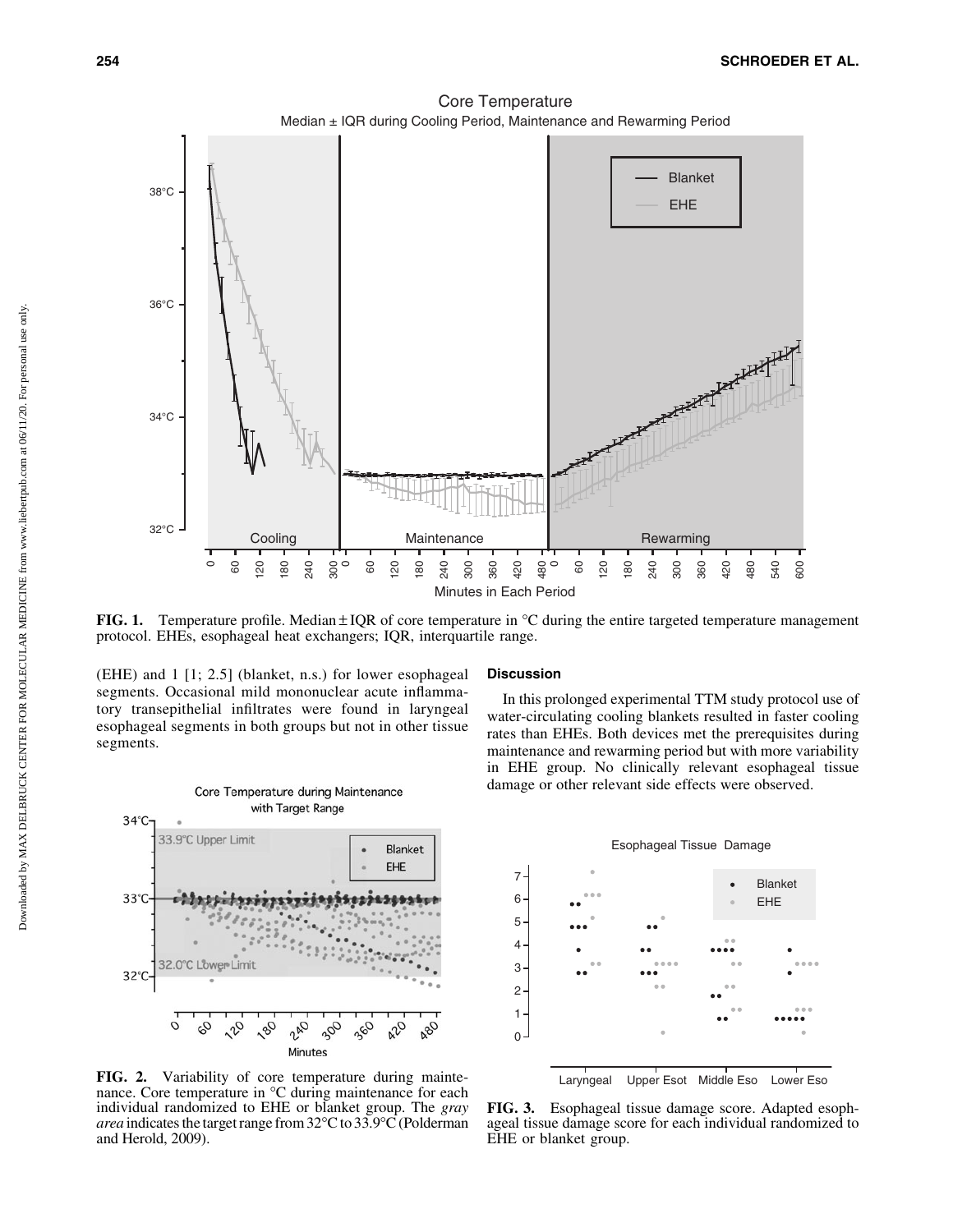Despite enormous scientific efforts, the most advantageous cooling method and the optimal time to reach the target core temperature after cardiac arrest still remains unclear (Nolan *et al.*, 2015; Kim *et al.*, 2018). There is scientific evidence that rapid cooling after cardiac arrest may be favorable to reduce cerebral damage (Bernard *et al.*, 2002; Polderman and Herold, 2009; Che *et al.*, 2011). On the contrary, faster decline of the core temperature predicts poor neurological outcome (Haugk *et al.*, 2011). Thus, evaluation of cooling rates is of major importance in choice of the adequate cooling method and was the focus in this study.

Interestingly, surface cooling rates in this study exceeded surface cooling rates of human studies by three times (Hoedemaekers *et al.*, 2007). However, narcotized swine suffer from undesired surface cooling of  $\sim$  4.8°C/h (Dingley *et al.*, 2018). In addition, cooling rates of  $\sim 8-12^{\circ}$ C/h are also reported by other groups evaluating cooling blankets in pigs (Haugk *et al.*, 2010; Weihs *et al.*, 2011). Haugk *et al.* (2010) even reported a faster cooling rate of  $8^{\circ}$ C/h by surface cooling compared with endovascular cooling in pigs. We conclude that multiple factors may influence cooling rates by surface cooling in pigs: (1) weight and age (Haugk *et al.*, 2010), (2) structural differences to the human skin such as bristles, higher amount of subcutaneous fat, and less vasculature (El-Kattan *et al.*, 2000), (3) higher resting metabolism (Pehböck *et al.*, 2014), and (4) a relatively large body surface of adult pigs (Kelley *et al.*, 1973). Although our model with body weights corresponding to adults  $(>80 \text{ kg})$  is as close to human conditions as possible, porcine models may be overly sensitive for surface cooling, which significantly affected our results.

In the present and previous experimental studies, EHE reached cooling rates between 1.2°C/h and 2.8°C/h depending on the weight of the pigs (Kulstad *et al.*, 2013; Schroeder *et al.*, 2017, 2018). Finally, extrapolation to clinical conditions may reveal cooling rates considered to be effective for neuroprotection (Polderman and Herold, 2009). However, clinical data containing four patients after return of spontaneous circulation and one study involving 17 comatose survivors after out of hospital cardiac arrest point toward lower cooling rates (0.26–0.42°C/h) achievable by EHE compared with water-circulating cooling blankets (Moulaert *et al.*, 2009; Goury *et al.*, 2017; Hegazy *et al.*, 2017; Kim *et al.*, 2018). Thus, further clinical studies are needed to demonstrate benefits of EHE in patients suffering from cardiac arrest and other therapeutic indications for TTM.

Our aim was to simulate a TTM protocol as close as possible to critical care conditions. Thus, after reaching the target core temperature, we maintained this temperature for 8 hours and simulated rewarming at a rate of  $0.25^{\circ}$ C/h as is actually recommended. Although the rewarming rate was comparable in both groups, higher temperature fluctuations during maintenance (>0.5°C) were demonstrated in the EHE group, which could lead to long-term side effects such as pneumonia and wound infections. Interestingly, EHEs were comparably effective during maintenance in other studies (Kulstad *et al.*, 2012, 2013; Naiman *et al.*, 2016; Hegazy *et al.*, 2017; Schroeder *et al.*, 2017, 2018; Khan *et al.*, 2018). As discussed above, the porcine model with its characteristics may have also influenced maintenance period, which could explain deviations from target core temperature in this study.

One major concern using the EHE may be possible esophageal tissue damage during long-term exposure to cold

or heat. The EHE remained in place for at least 18 hours in this ''prolonged'' study simulating the situation in the critical care unit. Even in this prolonged setting we did not detect clinically relevant esophageal tissue damage, which is in accordance to previous studies (Kulstad *et al.*, 2013; Schroeder *et al.*, 2017). Presumably, food-related mild mononuclear acute transepithelial invasion of inflammatory cells leads to higher esophageal tissue damage in laryngeal segments, which is reported to be a physiological process (Desai *et al.*, 2005) and in line with other studies investigating EHE in porcine models (Schroeder *et al.*, 2017, 2018). Mild laryngeal tissue damage is also conceivable during endotracheal intubation in 80 kg pigs demonstrating prominent throat tissue, which was, however, uncomplicated in this study. Furthermore, we did not observe any other unwanted side effects such as brady- or tachycardia, hypo- or hyperkalemia, hypo- or hyperglycemia, hypotension, hypoxemia, or shivering (Buse *et al.*, 2017).

Several limitations have to be considered. First, this study was conducted in the absence of cardiac arrest. The core temperature is mainly dependent on neurologic damage (Perman *et al.*, 2015) and impaired hemodynamics. Both were at a physiological level in our study, which may have influenced performance of cooling and rewarming. Finally, there is a large body of evidence that general anesthetics such as fentanyl, propofol, and midazolam affect vegetative thermoregulatory control and decrease core temperature (Sessler, 2008). To avoid inhomogeneous baseline temperatures, we reduced perioperative hypothermia during surgical preparation by covering and actively rewarming the pigs with aircirculating blankets. Thereby, we were able to confirm clinical data in a controlled experimental environment.

### **Conclusions**

Target temperature can be achieved faster by watercirculating cooling blankets. EHEs and water-circulating cooling blankets were demonstrated to be reliable and safe cooling devices in a prolonged porcine TTM model with more variability in the EHE group. EHE may usefully supplement cooling methods for TTM.

# Acknowledgments

We are thankful to Manuela Lerwe and Irmgard Henke, Center for Experimental Medicine, University Hospital of Cologne, Cologne, Germany for their particular expertise in histopathological tissue preparation. We also thank Karsten Ehlert; Hirtz & Co. KG, Cologne, Germany for his technical expertise. This work was supported by ''The Central Innovation Program for Small and Medium-sized enterprises,'' German Federal Ministry for Economic affairs and Energy (KF2429611AK3) (H.H.). Equipment and funding was provided by Hirtz & Co. KG, Cologne, Germany.

#### Author Disclosure Statement

B.W.B. is European Resuscitation Council Board Director Science and Research; Chairman of the German Resuscitation Councils (GRC); Member of the ''Advanced Life Support'' Task Force of the International Liaison Committee on Resuscitation; Member of the executive committee of the German Interdisciplinary Association for Intensive and emergency Medicine (DIVI); Associate Editor of the *European*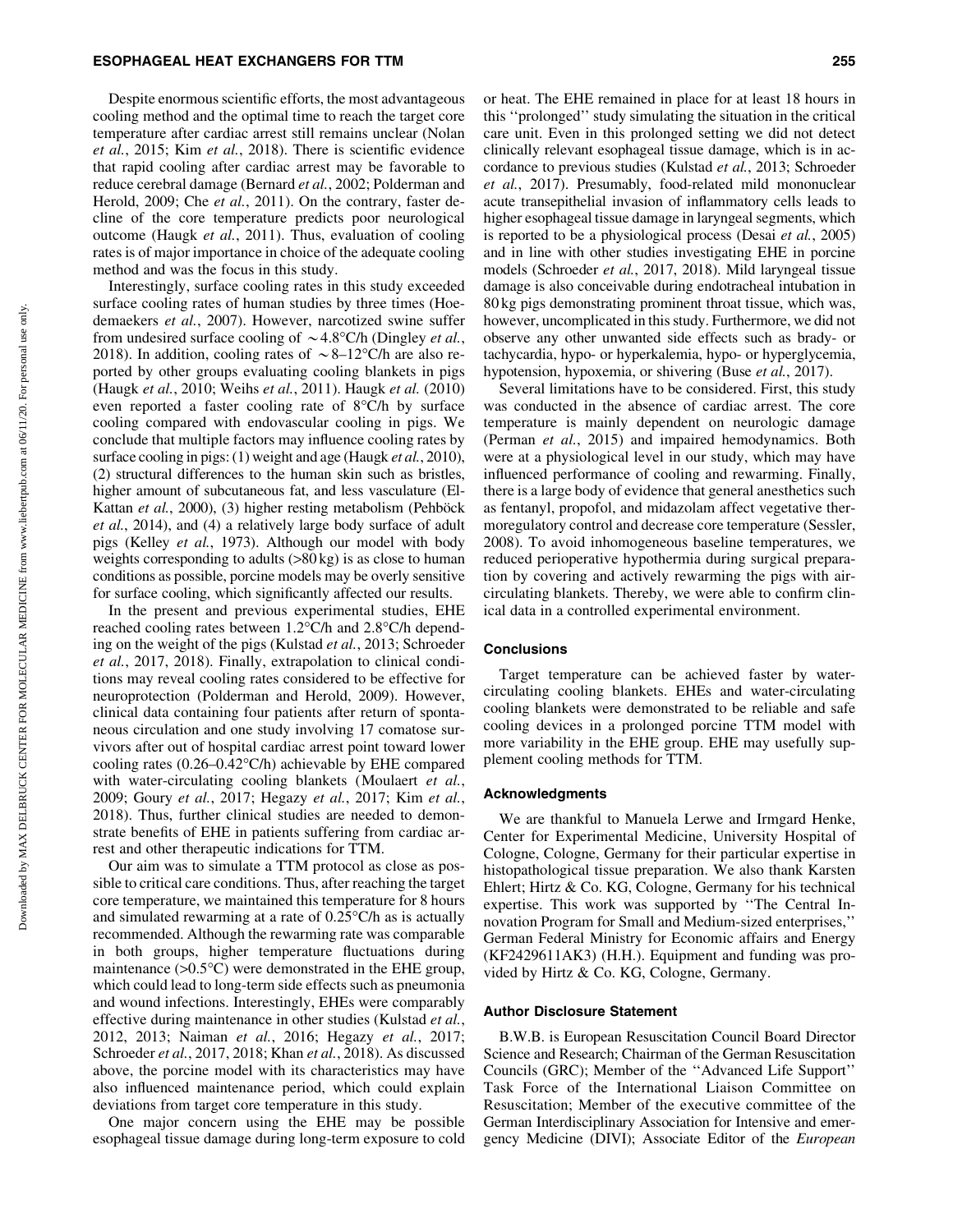*Journal of Anaesthesiology*, Co-Editor of ''*Resuscitation*''; Editor of the journal ''*Notfall* + *Rettungsmedizin*.'' He received professional fees for lectures from the following companies: Medupdate, Forum for Medizinische Fortbildung, Baxalta, Bayer Vita, Zoll, BARD. T.A. received research grants sponsored by Corpuls, CytoSorbens, Pulsion, Medtronic, Köhler Chemie, Centre of Integrated Oncology Köln-Bonn (CIO). H.H., D.S., T.A., and T.N. received funding from the ''The Central Innovation Program for Small and Medium-sized enterprises,'' German Federal Ministry for Economic affairs and Energy. This work was supported by Hirtz & Co. KG, Cologne, Germany (Equipment). No author received charges, and so forth, from industrial partners or from a third party. No author has any financial or personal relationship with other people or organizations that could inappropriately influence this work.

# Supplementary Material

Supplementary Figure S1 Supplementary Figure S2 Supplementary Figure S3 Supplementary Figure S4 Supplementary Figure S5 Supplementary Figure S6 Supplementary Figure S7 Supplementary Figure S8 Supplementary Figure S9 Supplementary Figure S10

## **References**

- Arrich J, Holzer M, Havel C, Mullner M, Herkner H. Hypothermia for neuroprotection in adults after cardiopulmonary resuscitation. Cochrane Database Syst Rev 2016;2: CD004128.
- Bernard SA, Gray TW, Buist MD, Jones BM, Silvester W, Gutteridge G, et al. Treatment of comatose survivors of outof-hospital cardiac arrest with induced hypothermia. N Engl J Med 2002;346:557–563.
- Böttiger BW, Semeraro F, Altemeyer KH, Breckwoldt J, Kreimeier U, Rucker G, *et al.* KIDS SAVE LIVES: school children education in resuscitation for Europe and the world. Eur J Anaesthesiol 2017;34:792–796.
- Buse S, Blancher M, Viglino D, Pasquier M, Maignan M, Bouzat P, *et al.* The impact of hypothermia on serum potassium concentration: a systematic review. Resuscitation 2017;118:35–42.
- Che D, Li L, Kopil CM, Liu Z, Guo W, Neumar RW. Impact of therapeutic hypothermia onset and duration on survival, neurologic function, and neurodegeneration after cardiac arrest. Crit Care Med 2011;39:1423–1430.
- Desai TK, Stecevic V, Chang CH, Goldstein NS, Badizadegan K, Furuta GT. Association of eosinophilic inflammation with esophageal food impaction in adults. Gastrointest Endosc 2005;61:795–801.
- Dingley J, Okano S, Planas S, Chakkarapani E. Feasibility of a miniature esophageal heat exchange device for rapid therapeutic cooling in newborns: preliminary investigations in a piglet model. Ther Hypothermia Tem Manag 2018;8:36–44.
- El-Kattan A, Asbill CS, Haidar S. Transdermal testing: practical aspects and methods. Pharm Sci Technol Today 2000;3:426– 430.
- Goury A, Poirson F, Chaput U, Voicu S, Garcon P, Beeken T, *et al.* Targeted temperature management using the ''Esophageal Cooling Device'' after cardiac arrest (the COOL study): a feasibility and safety study. Resuscitation 2017;121: 54–61.
- Haugk M, Krizanac D, Stratil P, Grassberger M, Weihs W, Testori C, *et al.* Comparison of surface cooling and invasive cooling for rapid induction of mild therapeutic hypothermia in pigs—effectiveness of two different devices. Resuscitation 2010;81:1704–1708.
- Haugk M, Testori C, Sterz F, Uranitsch M, Holzer M, Behringer W, *et al.* Relationship between time to target temperature and outcome in patients treated with therapeutic hypothermia after cardiac arrest. Crit Care 2011;15:R101.
- Hegazy AF, Lapierre DM, Butler R, Martin J, Althenayan E. The esophageal cooling device: a new temperature control tool in the intensivist's arsenal. Heart Lung 2017;46:143– 148.
- Hoedemaekers CW, Ezzahti M, Gerritsen A, van der Hoeven JG. Comparison of cooling methods to induce and maintain normo- and hypothermia in intensive care unit patients: a prospective intervention study. Crit Care 2007;11:R91.
- Kelley KW, Curtis SE, Marzan GT, Karara HM, Anderson CR. Body surface area of female swine. J Animal Sci 1973;36: 927–930.
- Khan I, Haymore J, Barnaba B, Armahizer M, Melinosky C, Bautista MA, *et al.* Esophageal cooling device versus other temperature modulation devices for therapeutic normothermia in subarachnoid and intracranial hemorrhage. Ther Hypothermia Tem Manag 2018;8:53–58.
- Kilkenny C, Browne WJ, Cuthill IC, Emerson M, Altman DG. Improving bioscience research reporting: the ARRIVE guidelines for reporting animal research. PLoS Biol 2010;8: e1000412.
- Kim KH, Shin SD, Song KJ, Ro YS, Kim YJ, Hong KJ, *et al.* Cooling methods of targeted temperature management and neurological recovery after out-of-hospital cardiac arrest: a nationwide multicenter multi-level analysis. Resuscitation 2018;125:56–65.
- Kulstad E, Metzger AK, Courtney DM, Rees J, Shanley P, Matsuura T, *et al.* Induction, maintenance, and reversal of therapeutic hypothermia with an esophageal heat transfer device. Resuscitation 2013;84:1619–1624.
- Kulstad EB, Courtney DM, Waller D. Induction of therapeutic hypothermia via the esophagus: a proof of concept study. World J Emerg Med 2012;3:118–122.
- Laptook AR, Kilbride H, Shepherd E, McDonald SA, Shankaran S, Truog W, *et al.* Temperature control during therapeutic hypothermia for newborn encephalopathy using different Blanketrol devices. Ther Hypothermia Temp Manag 2014;4:193–200.
- Lequerica JL, Sanz E, Hornero F, Herrero M, Ruiz N, Burdio F, *et al.* Esophagus histological analysis after hyperthermiainduced injury: implications for cardiac ablation. Int J Hyperthermia 2009;25:150–159.
- Markota A, Fluher J, Kit B, Balazic P, Sinkovic A. The introduction of an esophageal heat transfer device into a therapeutic hypothermia protocol: a prospective evaluation. Am J Emerg Med 2016;34:741–745.
- Moulaert VR, Verbunt JA, van Heugten CM, Wade DT. Cognitive impairments in survivors of out-of-hospital cardiac arrest: a systematic review. Resuscitation 2009;80:297–305.
- Naiman M, Shanley P, Garrett F, Kulstad E. Evaluation of advanced cooling therapy's esophageal cooling device for